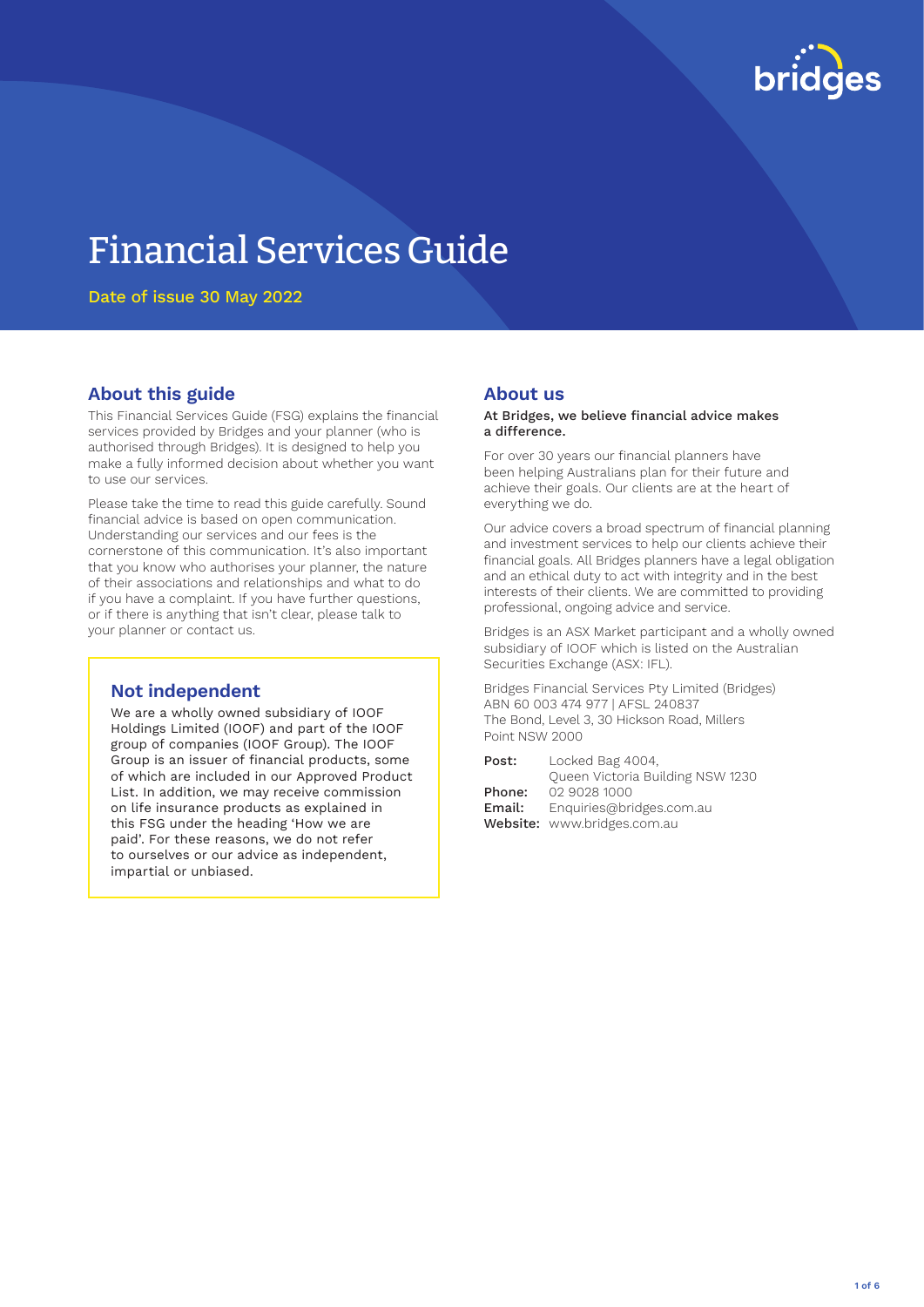## **Products and services we provide**

The financial services we are authorised to advise and deal in are:

- **•** Basic deposit products
- **•** Government debentures, stocks or bonds
- **•** Interests in managed investment schemes
- **•** Managed Discretionary Account (MDA) services
- **•** Retirement savings accounts
- **•** Securities, including shares
- **•** Superannuation products
- **•** Standard margin lending facilities
- **•** Life insurance and risk products, and
- **•** Derivatives and foreign exchange products

Some Bridges financial planners can only provide a certain range of services. You can request a copy of your financial planner's authority which sets out the range of services they are authorised to advise and deal in.

## **Important documents you can expect to receive**

When your planner provides personal financial advice for the first time, you will generally be given a Statement of Advice (SoA). The SoA sets out your personal advice, the basis on which it is given, the cost of the advice, and information about any associations or relationships that could influence the advice.

If you require further advice at a later time, providing your circumstances have not changed significantly since your previous SoA, your planner may be able to provide the further advice verbally or via a shorter Record of Advice (RoA). If you are given verbal advice, your planner will document the discussion and a copy of this record can be made available to you on request. If you are given further advice and your circumstances have changed significantly since your previous SoA, you will generally be given another SoA.

To help you make an informed decision about a financial product, you will generally be given a Product Disclosure Statement (PDS) which outlines the product features and costs in detail. In certain circumstances, there is no requirement to provide a PDS (including, for example, where you already have one).

If you ask your planner to undertake a transaction without receiving advice from that planner, you may be given a letter confirming your instructions and disclosing any costs payable by you in relation to that transaction.

If you use our stockbroking services, you will be given a copy of our 'Equities terms and conditions of trading'. This document explains the terms and conditions that allow us to execute transactions on the ASX, as well as the clearing and settlement services which are provided by Pershing Securities Australia Pty Ltd (Pershing). You will also be given a copy of our 'Best execution policy' which explains how we handle and execute your orders, and a disclosure statement with further information about the clearing service provided by Pershing.

If you wish for Bridges to act as your CHESS Sponsoring Participant, you will be required to enter into a Sponsorship Agreement and a written explanation of that agreement will be provided to you.

## **Our Approved Products List**

Only products and services that have been examined by IOOF's experienced research team are placed on our Approved Products List (APL). Products and services on the APL include those offered, managed or administered by our related companies, including Australian Executor Trustees Limited, IOOF Investment Management Limited, IOOF Investment Services Limited, IOOF Limited and Managed Portfolio Services Limited. Our related companies also include:

- **•** OnePath Funds Management Limited, OnePath Custodians Pty Limited and Oasis Funds Management Limited which IOOF purchased from ANZ Banking Group Limited in 2020. As part of the acquisition, our APL includes certain ANZ banking products and insurance products issued by OnePath Life Limited where those products continue to be suitable for our clients' needs and providing they comply with our legal obligations. OnePath Life Limited is part of the Zurich Financial Services group and is not part of the IOOF group.
- **•** MLC Investment Limited, JANA Investment Advisers Pty Ltd, NULIS Nominees (Australia) Limited, Navigator Australia Limited, Antares Capital Partners Ltd, Fairview Equity Partners Pty Ltd, Intermede Investment Partners Limited, MLC Asset Management Services Limited and Presima Inc which IOOF acquired as part of the purchase of MLC Wealth Limited from National Australia Bank Limited (NAB) in 2021. As part of the acquisition, our APL includes certain products issued by NAB or its related entities and insurance products issued by MLC Limited, provided those products are suitable for our clients' needs and providing they comply with our legal obligations. MLC Limited is part of the Nippon Life Insurance group and is not part of the IOOF group.

Our related companies will receive fees and benefits as disclosed in the relevant disclosure document if you purchase the product or use the service.

Your planner will consider your existing product (where applicable) and those on the APL before providing any recommendations. This means any product or service your planner recommends has been thoroughly researched. They will only recommend a product or service after considering its appropriateness in relation to your individual objectives, financial situation, needs and best interests. Where your strategy requires products and services other than those on the APL to act in your best interests, the research team will be consulted and we will seek to find an alternative solution.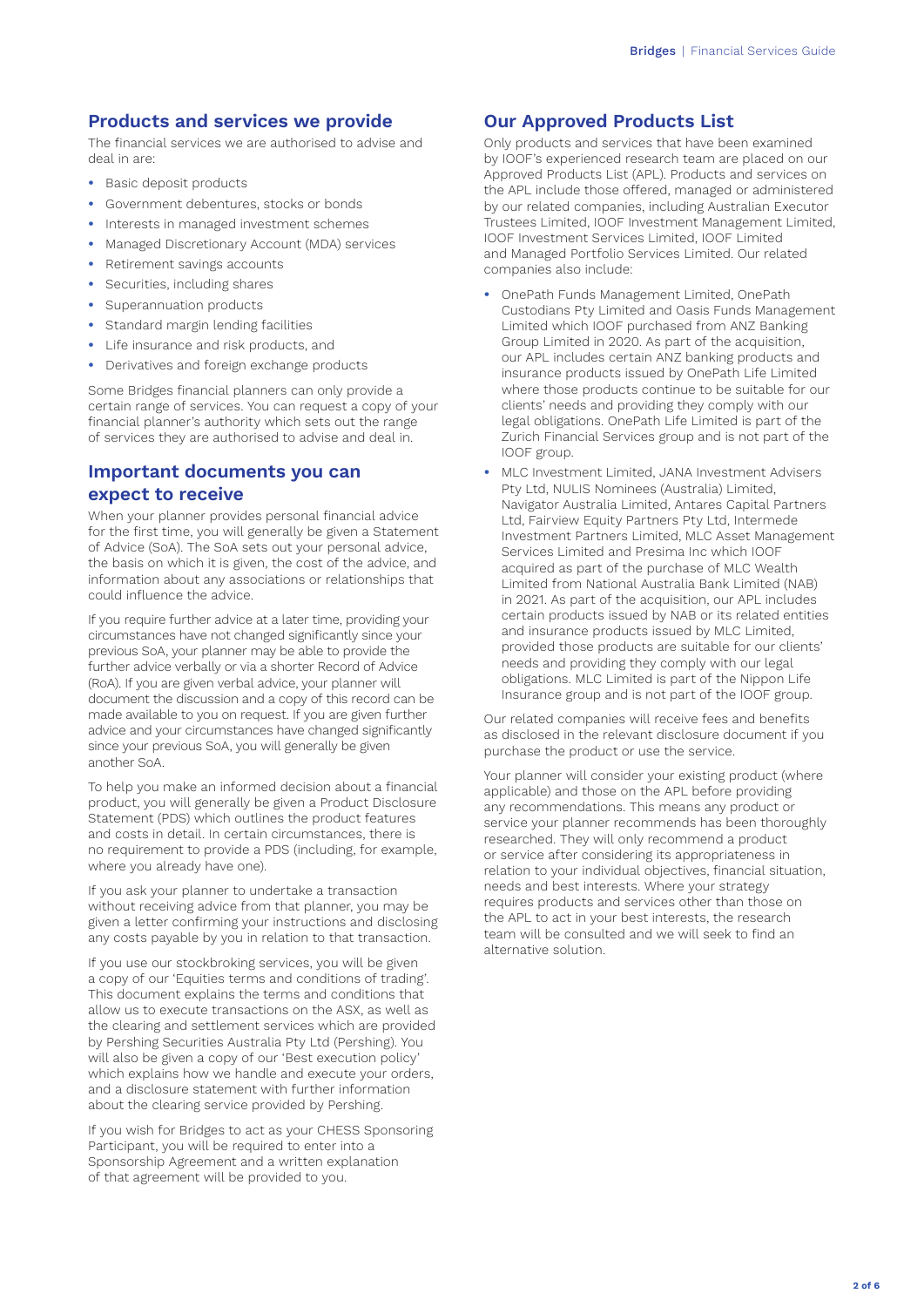## **Important relationships and other benefits**

In addition to the related companies listed above (under the heading 'Our Approved Products List') you should also be aware of the following relationships and benefits that we may receive. Any payments noted below are not an additional cost to you and will only be made to the extent permitted by law. Arrangements that are relevant to the advice being provided to you will also be disclosed in your written advice.

#### Product and service provider benefits

Bridges may receive sponsorship payments from product and service providers to fund technical and professional development training for our planners. Our planners may also apply for and may qualify to receive commercial terms on a range of banking products and services such as interest rates and limited recourse terms.

#### Distribution fees

Related companies of Bridges may receive fees for acting as the distributor of financial products which your planner may recommend. Any fee is paid by the product issuer or administrator of the product out of its own funds. Neither your planner nor Bridges receive any of these fees.

#### Advisory fees

Product providers may pay advisory fees to Bridges or an investment management entity associated with Bridges. This fee is for the provision of portfolio management advisory services where Bridges model portfolios are utilised via managed accounts or separately managed accounts. In the event of this occurring, the fee is calculated as a percentage, likely to be up to 0.15% of the managed account or separately managed account portfolio balance. Your planner will not receive any of this fee.

#### Referral partners

Your planner may have referral relationships with third parties. These third parties may include accountants, mortgage brokers, general insurance brokers, solicitors, real estate agents and other third parties who specialise in a specific field.

If you are referred to your planner by one of these third parties, that third party may receive a referral fee, commission or non-monetary benefit. These referral fees can vary and may be up to 40% of revenue received by your planner's practice or an equivalent or lesser value non-monetary benefit. Planners can change their referral relationships over time and, as such, the referral fee ranges may also vary over time. Where you are referred to a third party (including to other financial planners) by your planner, your planner does not receive any payment for that referral. We also do not approve or endorse their advice. You must assess the merits of their advice in the light of your own circumstances and objectives.

#### Other payments

We keep a full register of any benefits received by planners of between \$100 to \$300. By law, your planner is not permitted to receive benefits in excess of \$300 per year from a product issuer. In addition, Bridges keeps a register of any other non-monetary benefits your planner may receive in relation to education, training, technology support or software that is relevant to the provision of financial advice. If you would like a copy of either register, please ask your planner and one will be made available to you.

## **How we are paid**

We receive remuneration from:

- **•** Advice and service fees paid by you (fee for service)
- **•** Commissions from insurance providers
- **•** Other payments and benefits as outlined above under the heading 'Important relationships and other benefits'

All fees and commissions are collected by Bridges. Your planner is an employee of Bridges and is paid a salary and may also receive a bonus based upon performance and achievement of various objectives. The variable bonus component is determined based on factors such as client satisfaction, the standard of service provided to clients, training undertaken and revenue received by the licensee.

#### Advice and service fees paid by you

Before providing personal advice, your planner will agree the fees and payment options with you. These fees will be based on your individual circumstances, the complexity of your situation and the time it takes to prepare your personal financial advice. Fees and commissions that are relevant to the advice being provided will also be disclosed in the written advice provided to you.

The types of fees you may be asked to pay can include:

- **Statement of Advice (SoA) fee a fee to gather** information, analyse your situation and prepare your SoA.
- **Implementation fee** a fee to implement the recommendations contained in your SoA.
- **Review service fee** a fee for the provision of review services if you enter into a service agreement with your planner.
- **• S**tockbroking transaction fee plus brokerage a fee for stockbroking services. Further information on this fee is contained in the documents relating to our stockbroking service. Where money is held in a trust account on your behalf for your share trading, interest earned on those funds will be paid to Bridges.

Your planner may also charge other fees for the ad hoc provision of advice or services, including if you instruct your planner to complete a transaction on your behalf such as buying or selling specific financial products.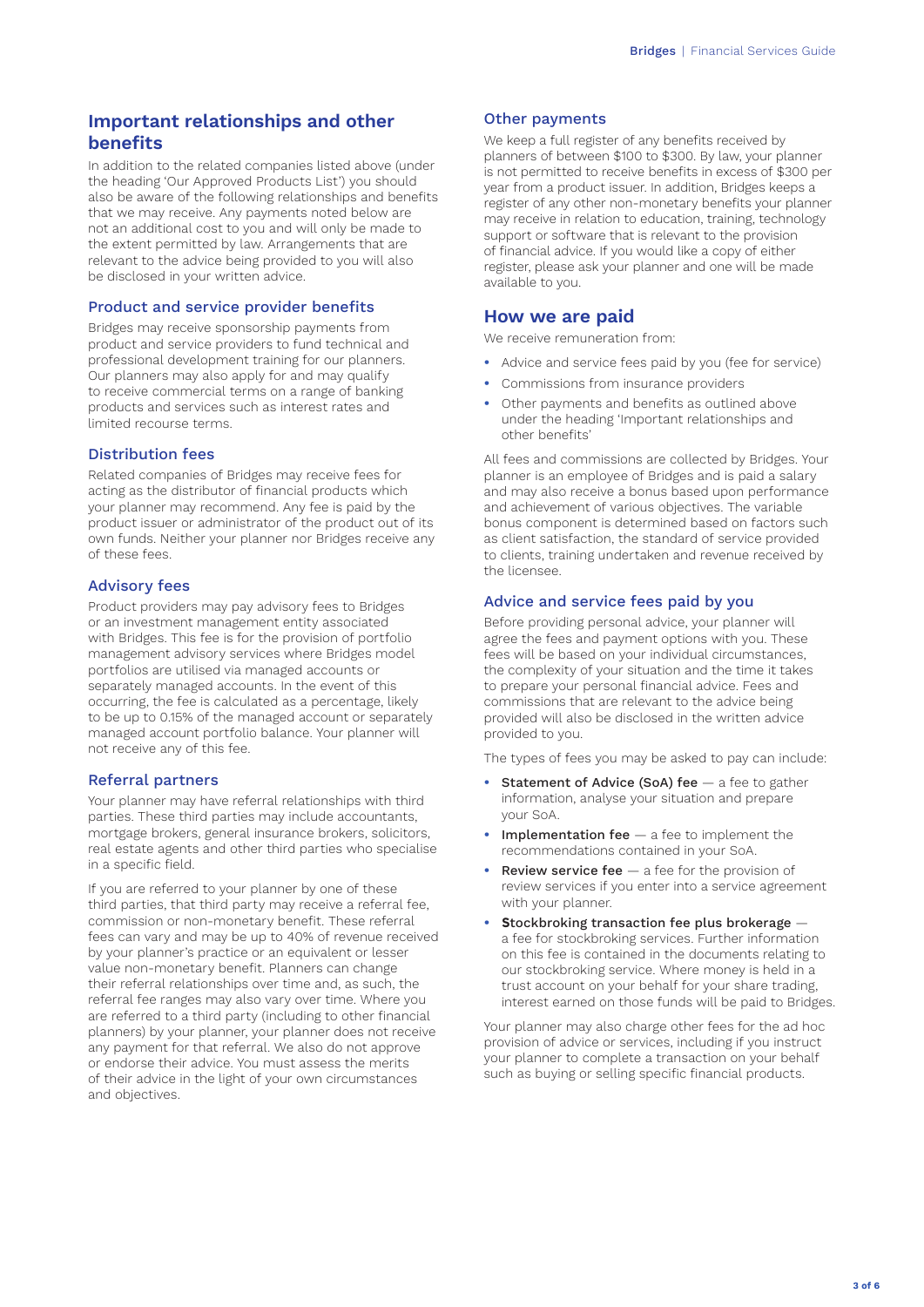#### Commissions from insurance providers

Insurance providers may pay us commissions if your planner recommends insurance products to you. Commissions are based on a percentage of your insurance premium. On all commission arrangements where the commission in the first year is greater than that payable in later years, the maximum upfront (year 1) commission is 66% and the maximum ongoing (years 2+) commission is 22% (inclusive of GST). Where upfront and ongoing commissions are the same, there is no legislated maximum however product providers generally pay up to 33%.

For insurance products purchased prior to 1 January 2018, we may continue to be paid commissions in the same manner as what would have previously been advised to you at the time of obtaining the product(s).

## **If you have a complaint**

If you have a complaint about financial services provided to you, your complaint can be directed to your planner in the first instance. You can also raise your complaint at any time by contacting us at:

| Email: | advicecomplaints@ioof.com.au          |
|--------|---------------------------------------|
|        | In writing to: IOOF Advice Complaints |

|        | Level 3, 30 Hickson Road,<br>Millers Point NSW 2000 |  |
|--------|-----------------------------------------------------|--|
| Phone: | 1800 271 147                                        |  |

We will investigate and endeavour to resolve your complaint promptly and fairly. Until 5 October 2021, if your complaint has not been resolved to your satisfaction within 45 days, you can lodge a complaint with the Australian Financial Complaints Authority (AFCA). From 5 October 2021 this timeframe reduces to 30 days.

AFCA is an external dispute resolution scheme which provides fair and independent financial services complaint resolution that is free to consumers. AFCA's contact details are:

| Email:   | info@afca.org.au                                                                                 |
|----------|--------------------------------------------------------------------------------------------------|
| Website: | www.afca.org.au                                                                                  |
|          | <b>In writing to:</b> Australian Financial Complaints Authority<br>GPO Box 3, Melbourne VIC 3001 |
| Phone:   | 1800 931 678                                                                                     |

The Australian Securities and Investment Commission (ASIC) has an information line 1300 300 630 which you may use to obtain information about your rights, and to make a complaint. For more information, please visit their website www.asic.gov.au

#### Professional indemnity insurance

Bridges is covered by professional indemnity insurance satisfying the requirements under the Corporations Act for compensation arrangements. Our insurance arrangements cover claims made against us as the licensee and both our current and former authorised representatives.

## **Our privacy policy**

We recognise the importance of protecting your privacy. Your personal information will be handled in accordance with our privacy policy, which outlines how the information we collect from you is used, stored and disclosed.

We will collect your personal information from the client information questionnaire you complete with your financial planner. As a financial service provider, we are obligated to verify your identity and the source of any funds. Accordingly, we will ask you to present identification documents, such as, your passport and driver's licence, which will be held on file.

The main reason we collect, use and/or disclose your personal information, is to provide you with the products and services that you request. This may also include the following related purposes:

- **•** To help your financial planner provide you with financial advice and services in relation to your account with us.
- **•** To facilitate internal administration, accounting, research, risk management, compliance and evaluation of IOOF group products and services.
- **•** To establish and maintain insurance protection that you may request.
- **•** To provide you with information about other products and services that we or other members of the IOOF group offer that may interest you.

We may also disclose your information to external parties some of whom act on your or our behalf. These parties may include:

- **•** your financial planner
- **•** banks or other financial institutions
- **•** insurers and reinsurers and their claims agents and assessors
- **•** product providers
- **•** mail houses
- **•** other companies within the IOOF group.

To facilitate the provision of financial services, paraplanning and other administrative services, our financial planners may use a service provider located overseas. Accordingly, your personal information may be accessed from this overseas location. Any overseas disclosure of your personal information to enable these services to be provided does not affect our commitment to safeguarding your privacy and we will take reasonable steps to ensure that any overseas recipient complies with Australian privacy law.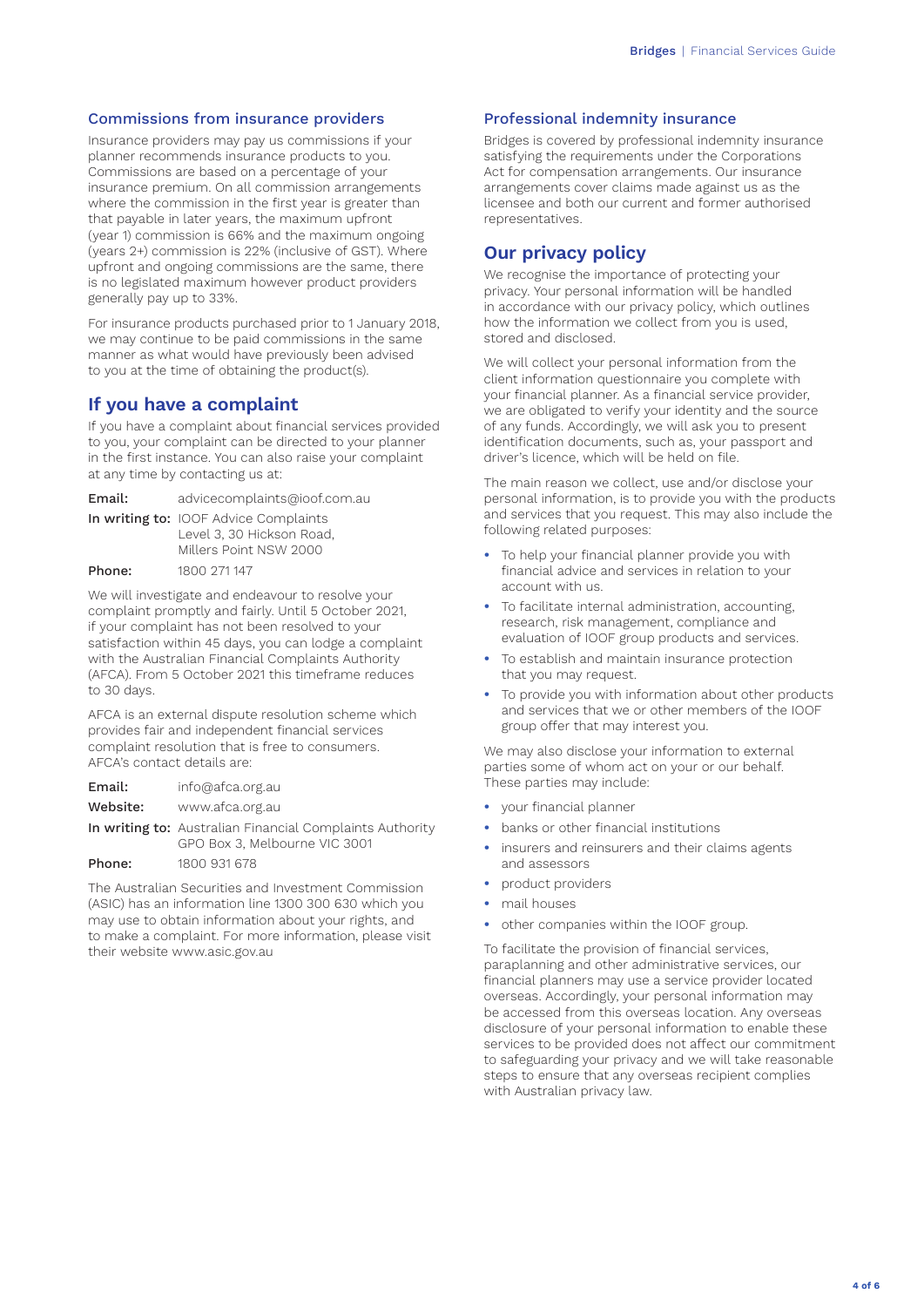We are also permitted to collect and disclose your personal information when required or authorised to do so by law.

By signing the client information questionnaire, you agree to us collecting, storing, using and disclosing your personal information. If you do not provide all the information requested in your application form, we will not be able to provide you with financial advice.

If you have concerns about the accuracy and completeness of the information we hold, you may request access to your personal information by contacting the Privacy Officer:

| By mail:  | Privacy Officer                    |
|-----------|------------------------------------|
|           | Bridges Financial Services Pty Ltd |
|           | Locked Bag 4004                    |
|           | Queen Victoria Building NSW 1230   |
| By email: | privacy.officer@ioof.com.au        |
| By phone: | 1800 221 151                       |

Depending upon the nature of the request, we may have the right to impose a reasonable charge.

To obtain a copy of the IOOF group privacy policy please contact our client services team on 1800 221 151 or through our website at [www.bridges.com.au/privacy\\_policy.](www.bridges.com.au/privacy_policy)